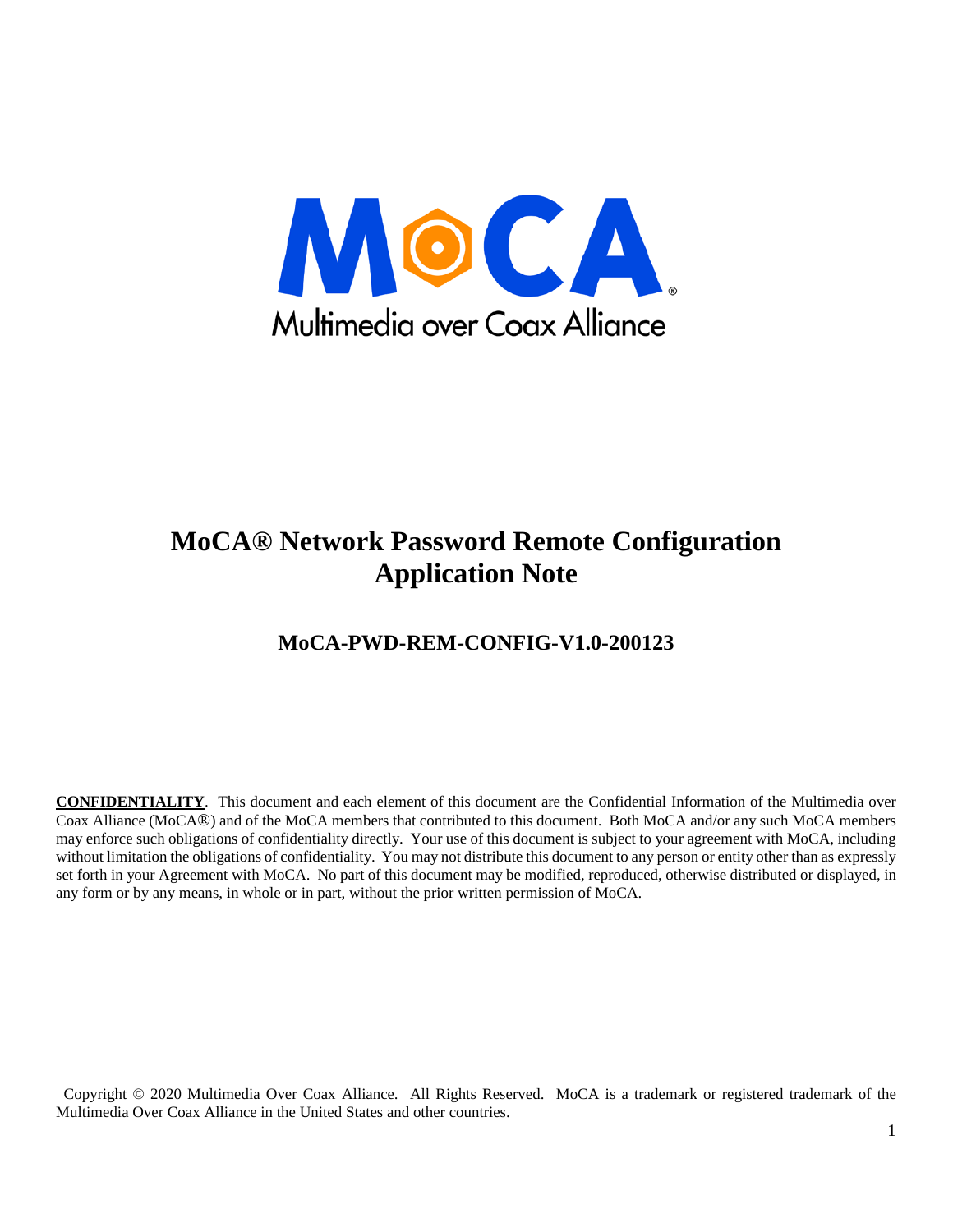**IMPORTANT NOTICE**. THIS DOCUMENT AND THE INFORMATION CONTAINED HEREIN ARE PROVIDED "AS IS" AND "WITH ALL FAULTS". NEITHER MoCA® NOR ANY MEMBER OF MoCA MAKES ANY REPRESENTATIONS OR WARRANTIES OF ANY KIND WHATSOEVER WITH RESPECT TO (A) THIS DOCUMENT, (B) ANY PRODUCT THAT IS DEVELOPED OR MANUFACTURED IN ACCORDANCE WITH THE SPECIFICATIONS IN THIS DOCUMENT OR (C) THE INTEROPERABILITY OF ANY SUCH PRODUCT WITH ANY OTHER PRODUCT. MoCA AND MoCA MEMBERS DISCLAIM ALL IMPLIED WARRANTIES, INCLUDING WITHOUT LIMITATION THE IMPLIED WARRANTIES OF MERCHANTABILITY, FITNESS FOR A PARTICULAR PURPOSE, ACCURACY, NON-INFRINGEMENT AND TITLE. NEITHER MoCA NOR ANY MEMBER OF MoCA MAKES ANY REPRESENTATIONS OR WARRANTIES THAT THE CONTENTS OF THE DOCUMENT ARE COMPLETE, ACCURATE OR SUITABLE FOR ANY PURPOSE OR THAT ANY PRODUCT OR OTHER IMPLEMENTATION OF SUCH CONTENTS WILL NOT INFRINGE ANY PATENTS, COPYRIGHTS OR OTHER RIGHTS. IN NO EVENT WILL MOCA OR ANY MOCA MEMBER BE LIABLE FOR ANY LOSSES, INVESTMENTS MADE, LIABILITIES, LOSS OF PROFITS, LOSS OF BUSINESS, LOSS OF USE OF DATA, INTERRUPTION OF BUSINESS, OR FOR ANY DIRECT, INDIRECT, SPECIAL OR EXEMPLARY, INCIDENTIAL, PUNITIVE OR CONSEQUENTIAL DAMAGES OF ANY KIND, IN CONTRACT, TORT, NEGLIGENCE OR OTHER LEGAL THEORY, INCLUDING WITHOUT LIMITATION IN CONNECTION WITH THE USE OF THIS DOCUMENT, THE INFORMATION CONTAINED HEREIN OR ANY PRODUCT OR IMPLEMENTATION, EVEN IF ADVISED OF THE POSSIBILITY THEREOF. USE OF THIS DOCUMENT IS AT YOUR SOLE RISK. From time to time MoCA may issue improvements, enhancements and other changes to the specification described in this document.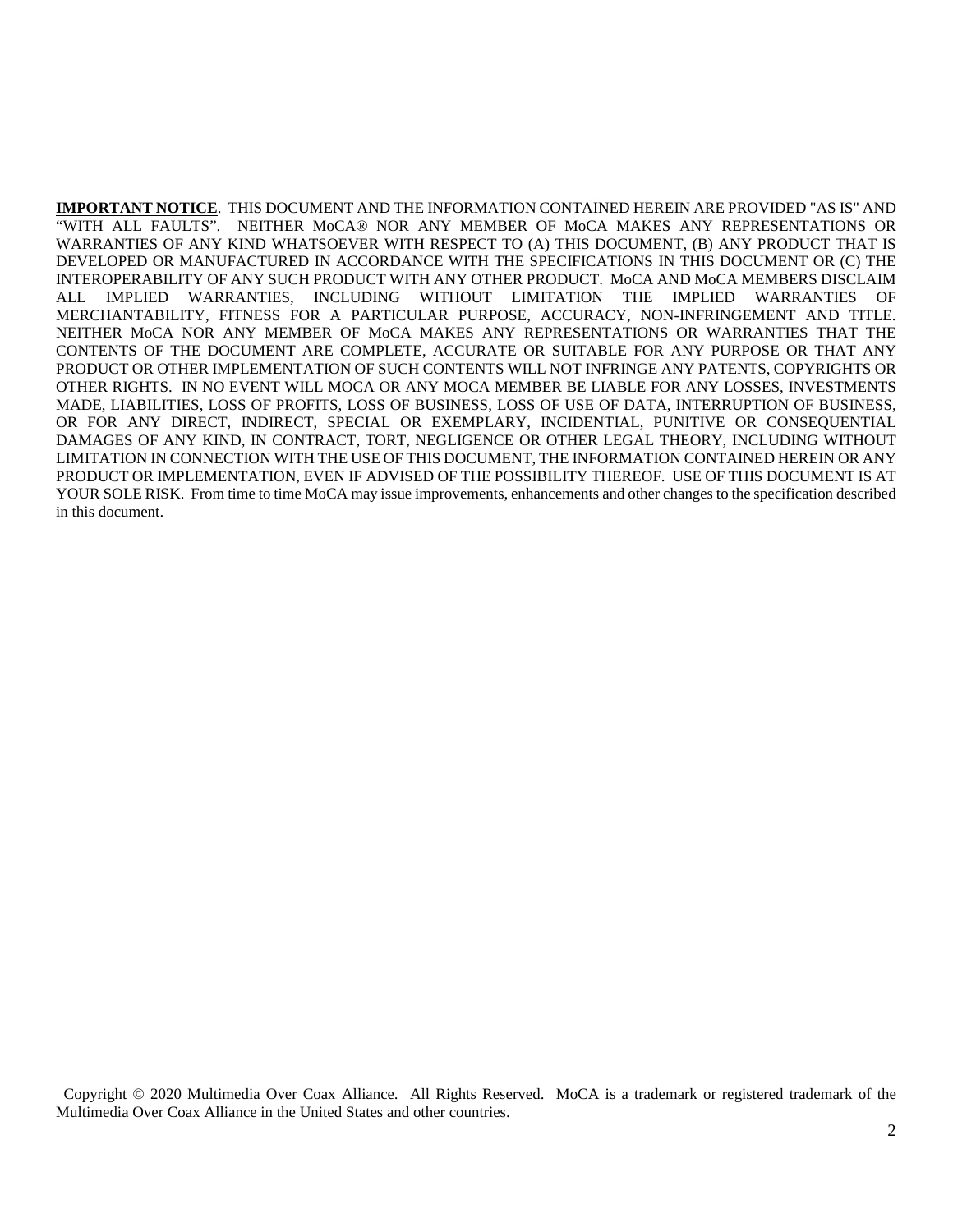## Document Status Sheet

| Document Control Number:          | MoCA-NPWD-REM-CONFIG-V1.0-200123                                                 |
|-----------------------------------|----------------------------------------------------------------------------------|
| Document Title:                   | MoCA <sup>®</sup> Network Password Remote Configuration<br>Application Note v1.0 |
| <b>Revision History:</b>          | Draft Oct 10, 2019                                                               |
|                                   | Issued Jan $23$ , $2020$                                                         |
| Date:                             | Jan 23, 2020                                                                     |
| Status:                           | Work in Progress<br>Draft<br><b>Issued</b>                                       |
| <b>Distribution Restrictions:</b> | No restrictions                                                                  |

#### **Key to Document Status Codes:**

| <b>Work in Progress</b> | An incomplete document, designed to guide discussion and generate feedback, that may include<br>several alternative requirements for consideration.                                           |
|-------------------------|-----------------------------------------------------------------------------------------------------------------------------------------------------------------------------------------------|
| <b>Draft</b>            | A document in specification format considered largely complete, but lacking review by Members<br>and vendors. Drafts are susceptible to substantial change during the review process.         |
| <b>Issued</b>           | A stable document, which has undergone rigorous member and vendor review and is suitable for<br>product design and development, cross-vendor interoperability, and for certification testing. |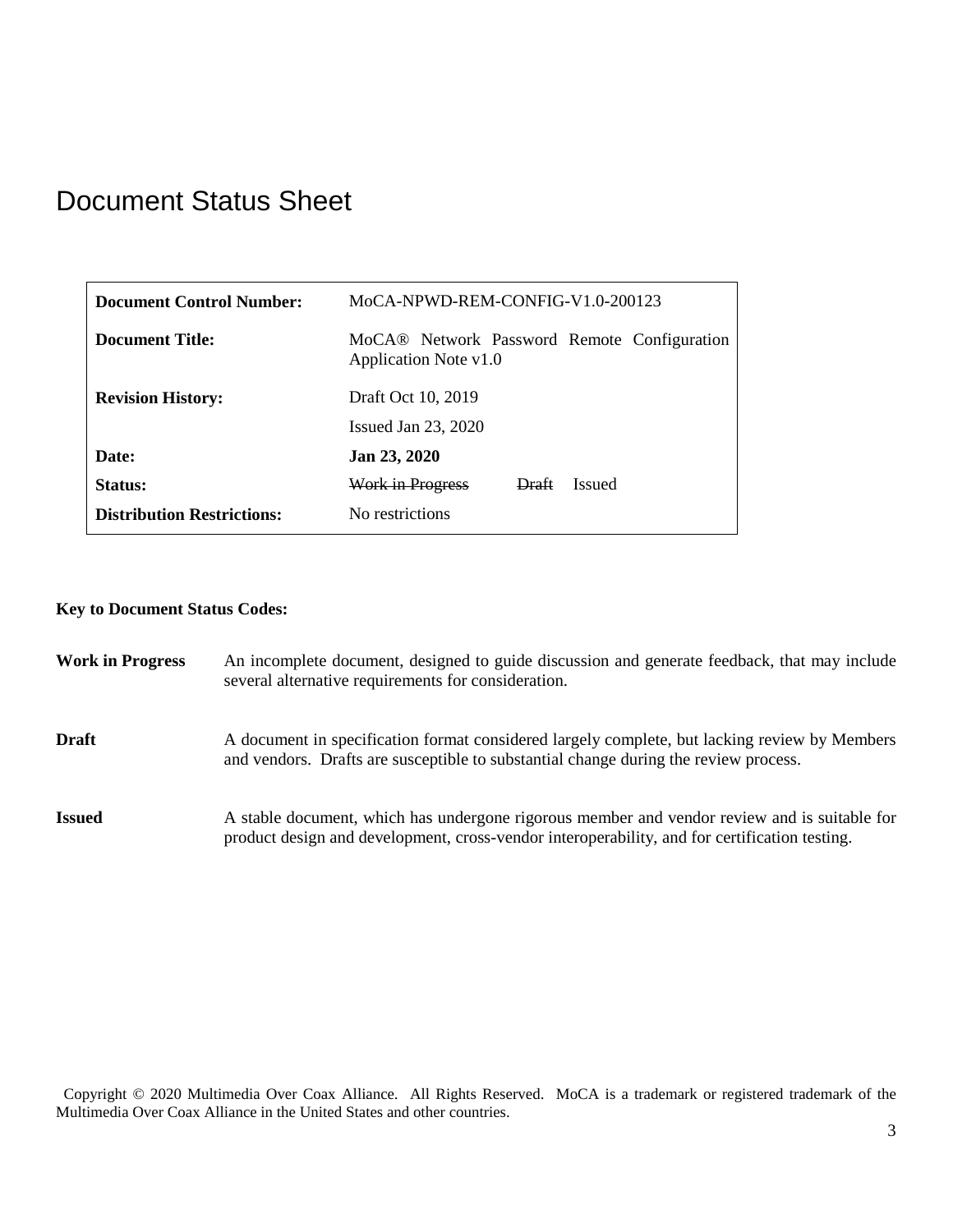## 1 Introduction & Scope

This Application Note describes how the MoCA® 2.x or MoCA 3.0 Network Password(s) could be remotely configured within a home network without user intervention on an MoCA New Node over the coax medium. This application note applies to MoCA 2.0, MoCA 2.5 and MoCA 3.0 M/P specifications (respectively [\[1\],](#page-3-0)  [\[2\]](#page-3-1) or [\[3\]\)](#page-3-2).

# 2 References

- <span id="page-3-0"></span>[1] MoCA, "MoCA MAC/PHY SPECIFICATION v2.0", Sept 2019
- <span id="page-3-1"></span>[2] MoCA, "MoCA MAC/PHY SPECIFICATION v2.5", Sept 2019
- <span id="page-3-2"></span>[3] MoCA, "MoCA MAC/PHY SPECIFICATION v3.0", Sept 2019
- [4] MoCA, "MoCA VENDOR ID TABLE v1.1", March, 2018

#### 3 Prerequisites

MoCA® based devices shipped to Service Provider subscribers must feature a vendor or Service Provider specific unique device ID (such as MAC address, digital certificate, ...) for device authentication purpose.

The Pre-Admission Transport Service (specified in their respective MoCA M/P specifications [\[1\],](#page-3-0) [\[2\]](#page-3-1) or [\[3\]\)](#page-3-2) must be supported by both the MoCA Network Controller (NC) and the MoCA New Node (NN). Otherwise the NN Password(s) cannot be delivered in-band by the NC over the coax medium:

- If the NN does not support the Pre-Admission Transport, the NN will not be able to send a device authentication request to the NC entity and the password remote delivery sequence will not be initiated.
- If the NC does not support the Pre-Admission Transport, the NN's device authentication request will be ignored by the NC and the password delivery sequence will abort.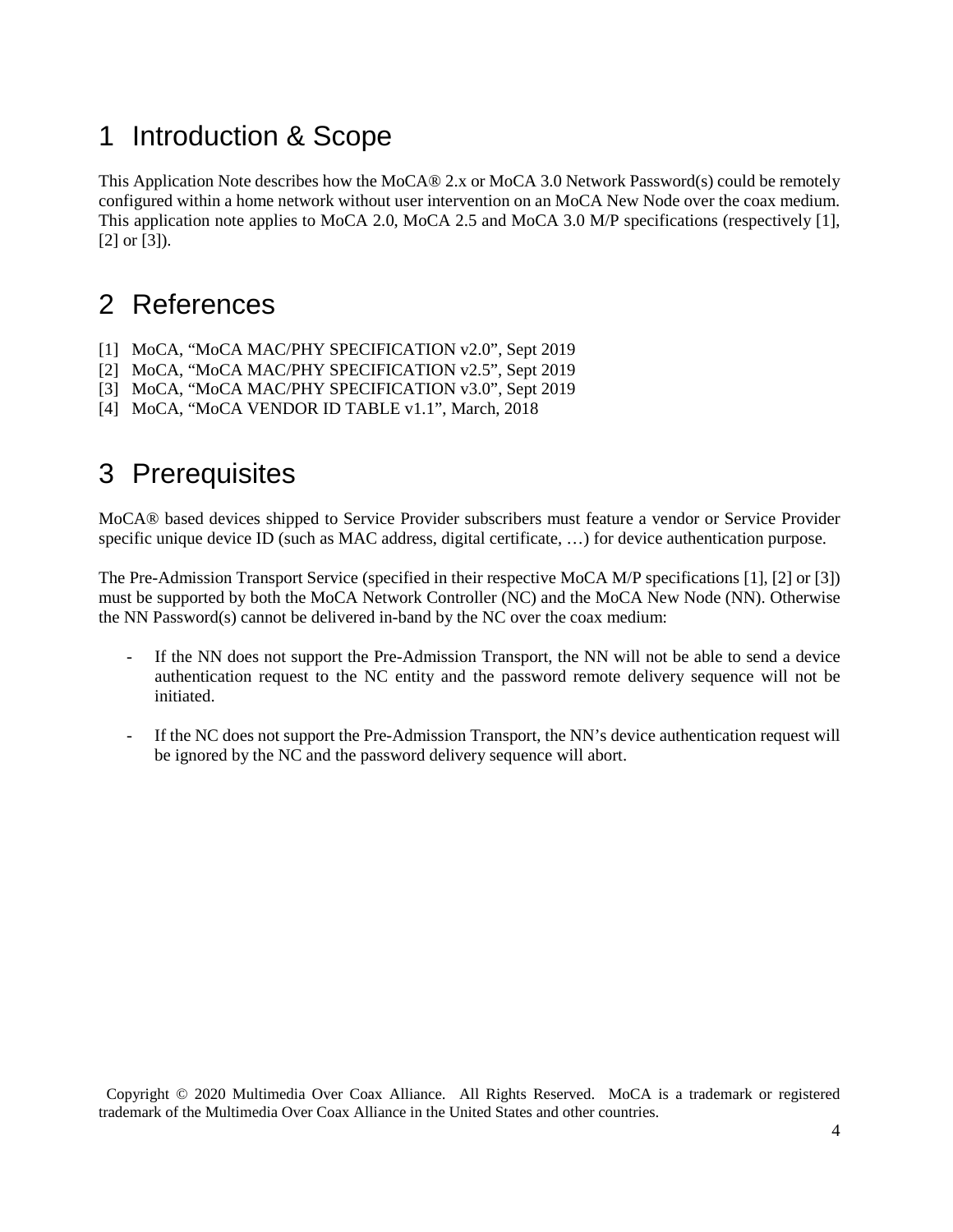#### 4 Important Security Note about the Selection of the Device Authentication Method

In the MoCA® 2.x and MoCA 3.0 standards, a Preferred NC may not guarantee to be the NC if another Preferred NC with higher NC selection ranking (see NC Selection Ranking Table in [\[1\],](#page-3-0) [\[2\]](#page-3-1) or [\[3\]\)](#page-3-2) joins the network or if an another Preferred NC with the same ranking is booted first (however, the MoCA standards provide an indication (optional in MoCA 2.x) to notify the management entity of the presence of multiple Preferred NCs in the network).

This means that the MoCA standards cannot prevent an NC from taking over, recognizing any New Node requesting the password(s) as an "authenticated" device and distributing its Network Password(s) to this node.

The way to prevent a non-Service Provider NC from distributing the Network Password(s) to a Service Provider NN is to select a MUTUAL AUTHENTICATION (2-way authentication) method for the authentication between the Service Provider NN and the Service Provider NC. Contrary to one-way authentication methods in which the NC only authenticates the NN, in 2-way methods both nodes identify the other node: the NC authenticates the NN and the NN also authenticates the NC. The NN triggers the Password Remote Configuration handshake only if it does authenticate the NC.

#### 5 Pre-Admission Transport Service

The MoCA® MAC layer provides a Pre-Admission Transport (PAT) service allowing the upper layers of the MoCA NC to communicate with the upper layers of a MoCA New Node prior to its admission to the MoCA Network.

The Pre-Admission Transport SAP and the transmission of the Pre-Admission Transport messages are specified in the respective MoCA M/P specifications [\[1\],](#page-3-0) [\[2\]](#page-3-1) o[r \[3\].](#page-3-2)

The Pre-Admission Transport service's attributes are specified as follows:

- Privacy: The Pre-Admission Transport service messages are transmitted in clear text. The messages are not encrypted by the transport service. Vendor specific information transported by the PAT containers that need to be protected must be encrypted by upper layer entities above the MoCA PAT Service Access Point (specified in the respective MoCA M/P specifications [\[1\],](#page-3-0) [\[2\]](#page-3-1) or [\[3\]\)](#page-3-2).
- Message Size and Segmentation: The maximum size of the Pre-Admission Transport Service message is 86 bytes (as specified in the respective MoCA M/P specifications [\[1\],](#page-3-0) [\[2\]](#page-3-1) or [\[3\]\)](#page-3-2) with up to 60 bytes of vendor specific information. The Pre-Admission Transport Service does not handle segmentation and reassembly: if the maximum size of PAT message payload is insufficient for the messages of a selected proprietary device authentication protocol, the protocol messages must be segmented by the upper layer entities across multiple Pre-Admission Transport Service messages.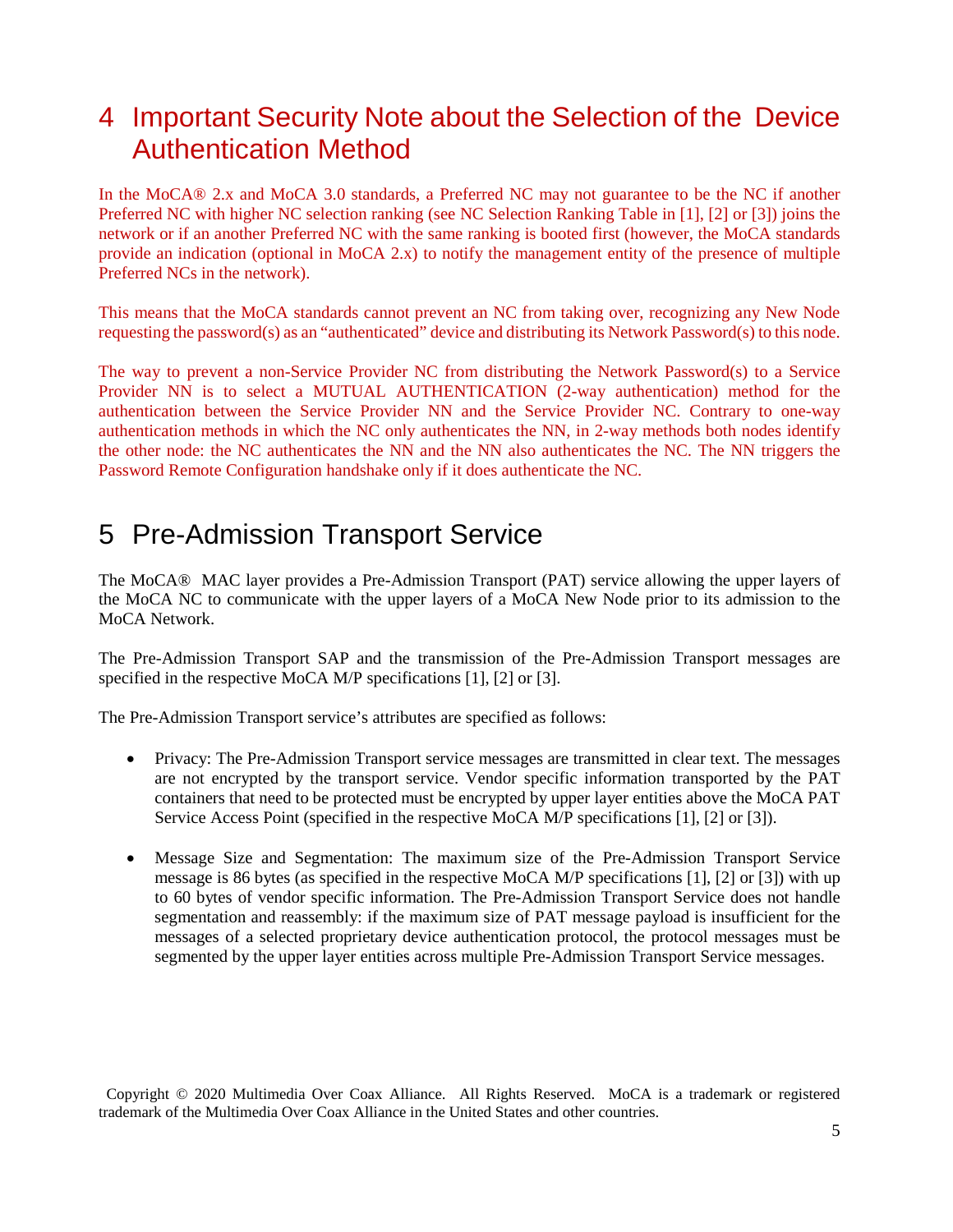- Message Loss: The Pre-Admission Transport Service is unreliable as MoCA pre admission message transmission could fail on collision and other medium errors. The PAT service does not handle retransmission for message loss: acknowledge and retransmission must be managed by upper layer entities above the MoCA PAT Service Access Point.
- The contents of the MoCA Pre-Admission Transport Service messages are transparent to the MoCA MAC/PHY layers. Upper layer protocol messages presented at the MoCA PAT Service Access Point of the source node will be delivered as is to the MoCA PAT Service Access Point of the destination node.
- Pre-Admission Transport Service messages originated from the NC are broadcasted to all MoCA New Nodes as NNs do not have an assigned Node ID before their admission to the MoCA Network:
	- o The peer to peer communication between the upper layers of the NC and a given NN is provided by the message payload encrypted with a pairwise secret key shared by both nodes.
- Pre-Admission Transport Service messages originated from the NN could be unicasted to the NC.

#### 6 Remote Configured Password Attributes

The password(s) delivered in-band over the coax medium are the same MoCA® Network password(s) that could be configured either locally or through any out-of-band method and they obey to the same requirements in the respective MoCA M/P specifications [\[1\],](#page-3-0) [\[2\]](#page-3-1) or [\[3\].](#page-3-2) The password(s) must be persistent across power cycles and reboots (but factory reset) as described in the respective MoCA M/P specifications.

The MoCA Network Password Remote Configuration is only triggered by New Node's for which Network Password(s) have not been configured after factory reset prior to their admission request to join the MoCA Network.

Whether the MoCA Network password(s) lifetime is limited or not is a function of the management policy above the MoCA layers. Any further change to the Network Password(s) would be the responsibility of the vendor to accept and synchronize the Network Password changes.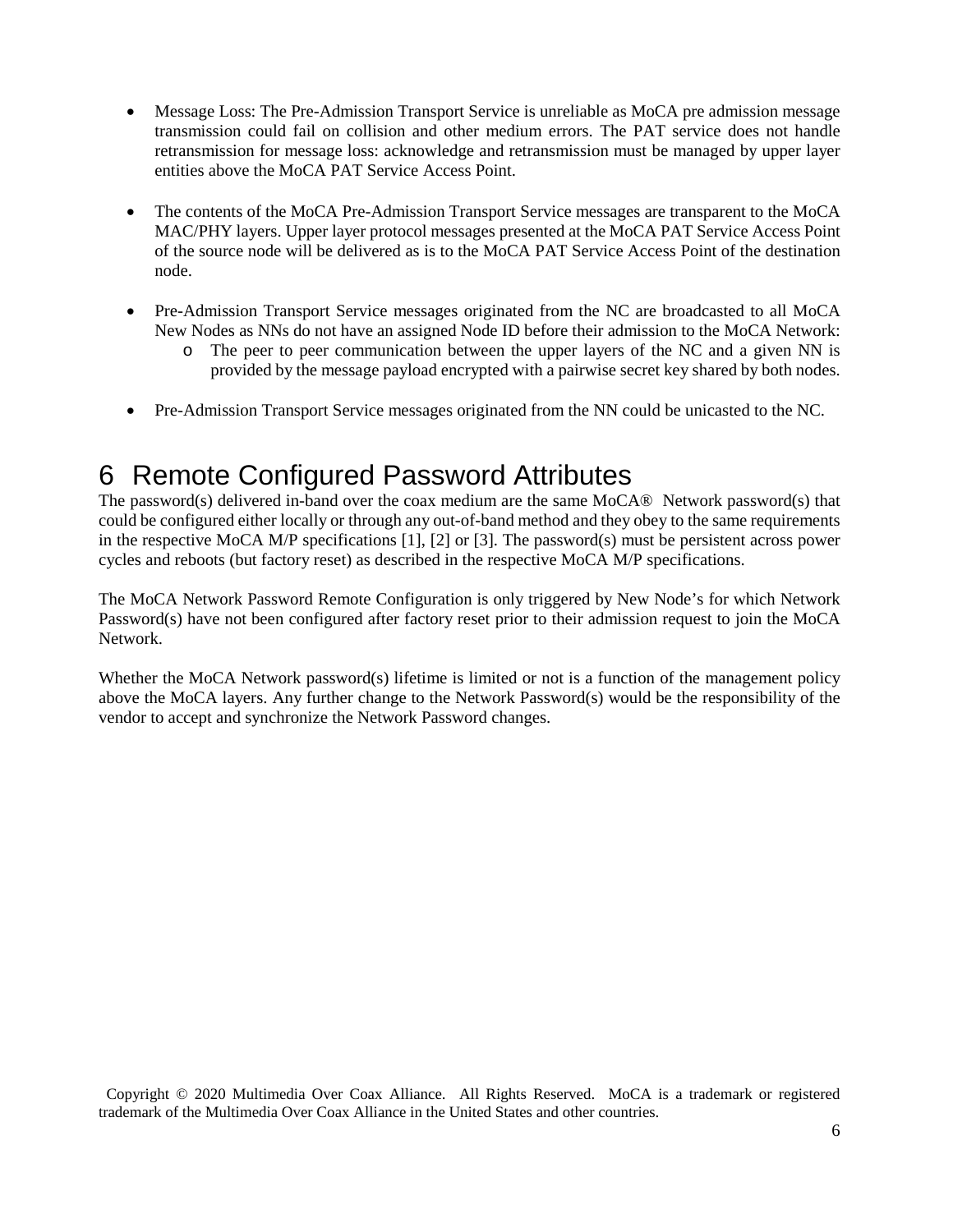#### 7 MoCA Password Remote Configuration – Principle of **Operation**

The sequence to remotely configure a MoCA® Password on a MoCA New Node through the coax medium could be implemented as follows:

1. Over the Pre-Admission Transport Service the management entity of the NC could perform an authentication protocol with the entity of the NN's device, that allows the management entity connected to the NC to uniquely identify a New Node's device prior to the node admission to the MoCA network.

This device authentication protocol is vendor or service provider specific and agnostic to MoCA.

- 2. After the device has been successfully authenticated, the NC management entity could either:
	- a. execute over the Pre-Admission Transport Service a vendor specific or proprietary protocol to create a secured channel and distribute the MoCA password(s) to the NN's management entity, as illustrated in [Figure 1.](#page-6-0)



**Figure 1. Device Authentication and Password Delivery through Service Provider Specific Protocol**

<span id="page-6-0"></span>b. take advantage in MoCA 2.5 and MoCA3.0 of the native MoCA Protected Setup (MPS) (specified in their respective MoCA M/P specifications [\[2\]](#page-3-1)[,\[3\]\)](#page-3-2) to distribute the MoCA Password(s), as illustrated in [Figure 2.](#page-7-0)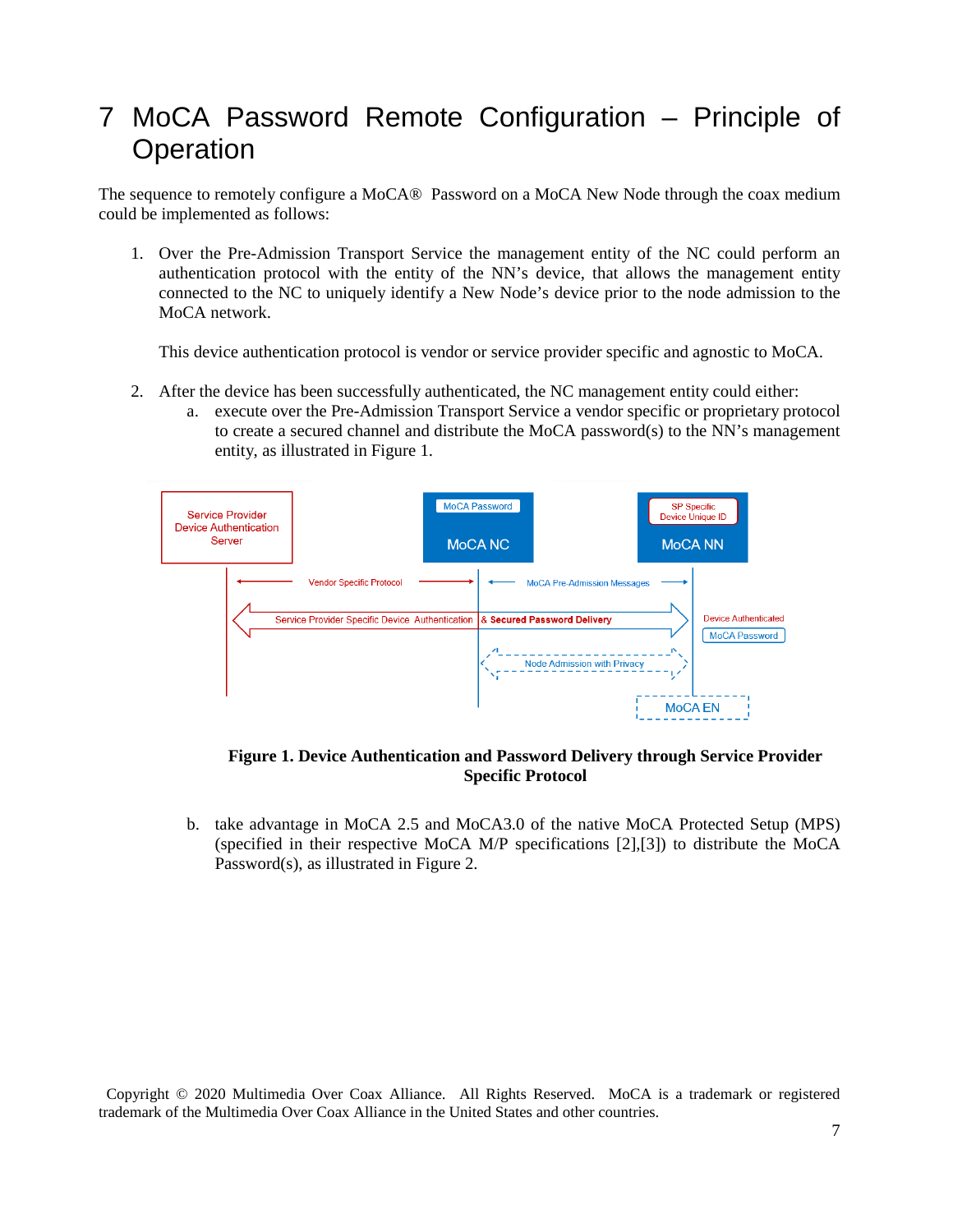

<span id="page-7-0"></span>**Figure 2. Device Authentication through Service Provider Specific Protocol and Password Delivery using MoCA® Protected Setup**